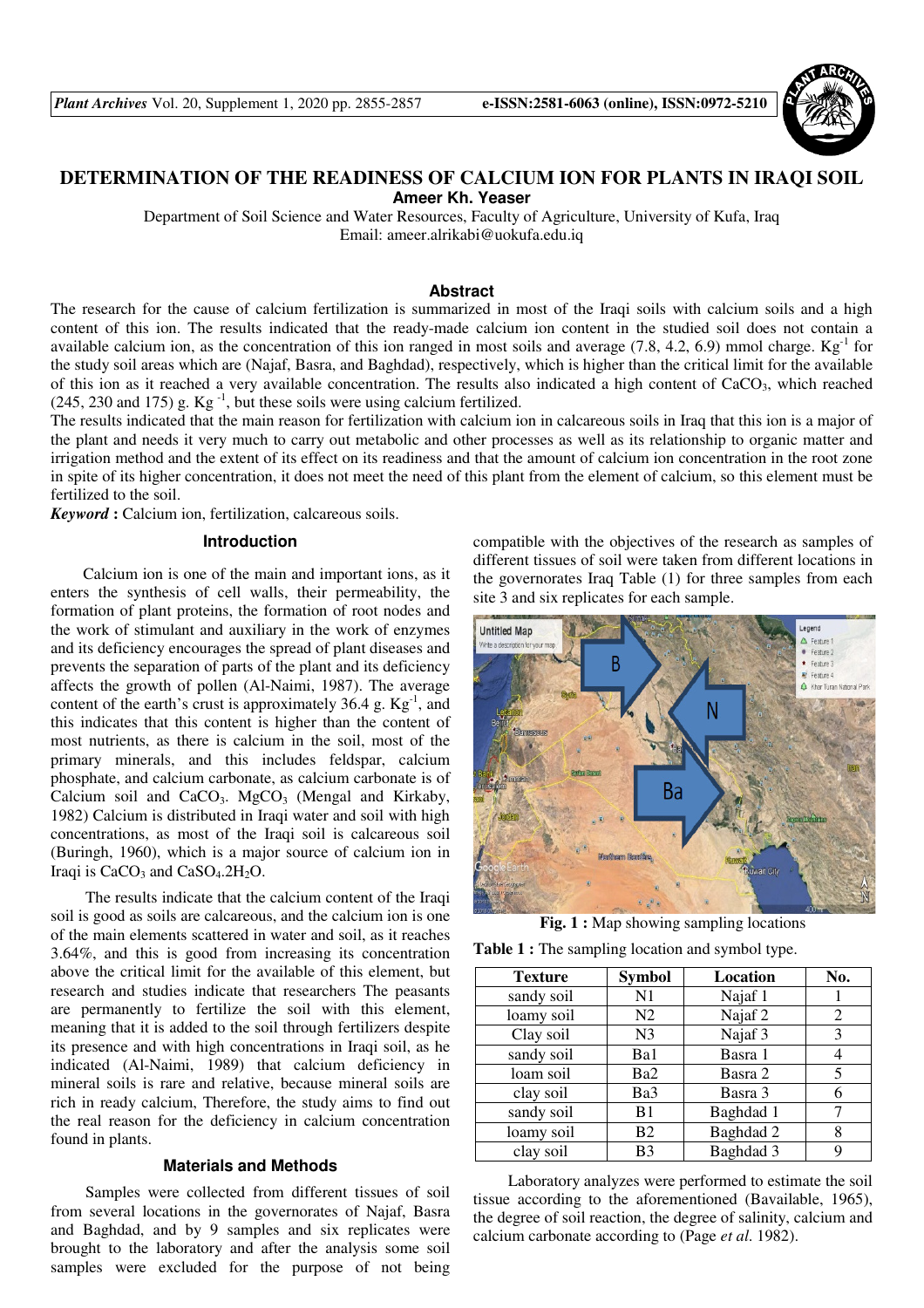## **Results and Discussion**

The results in Figure (2) indicate a relative decrease in the degree of interaction in the soil of Baghdad region compared to other soils, as the lowest percentage was recorded in the site of B1 compared to the highest recorded in the soil of Ba1 in the Basra region and this is due to the nature of the soil in terms of its containment of ions and the prevailing salts in general, the Iraqi neutral soils it tilted to the basic because it contains a high percentage of  $CaCO<sub>3</sub>$ , which ranges between 18 - 41%.



**Fig. 2 :** Values of the degree of interaction in the study sites

The results showed in Figure (3) that the soil recorded a decrease in the degree of salinity values in the Baghdad region, and the average rate was  $2.8 \text{ dS.m}^{-1}$ , while in the Najaf area it reached  $5.8 \text{ dS.m}^{-1}$ , while the highest recorded in the Basra region was  $7.5 \text{ dS.m}^{-1}$  This is consistent with each of (Buringh, 1960; AL-Agidi, 1976). This is due to the influence of the Tigris and Euphrates rivers on the source side, as the salinity values increase as we move away from the sources of these two rivers and get closer to their convergence region in the Qurna area in Basra.



Fig. 3 : Values of the degree of salinity in the study sites

From Figure (4), it is clear that the readiness of calcium does not have a direct relationship with salinity in absolute terms, but rather relative, as we note a decrease in the value in the Baghdad region, which averaged 4.1 mmol per charge.  $Kg^{-1}$ , while in Basra, it reached 6.7 mmol charge. Kg<sup>-1</sup> The highest values were recorded in the Najaf region and amounted to 7.6 mmol charge.  $Kg^{-1}$ , and this indicates that the nature of Iraqi soil has a significant role in increasing calcium readiness because it contains calcium carbonate mineral, which reached as follows (245, 230 and 175) g.  $Kg^{-1}$  for each of the Najaf, Basra, and Baghdad sites, respectively.



**Fig. 4 :** Ready-made calcium concentration values in the study sites

The results in Figure 4 and the calcium carbonate values indicated that the soil of the study areas contained enough calcium, and this is indicated by many studies and research in the study sites in particular and in the regions of Iraq and the dry and semi-dry areas in general, but what requires observation is the use of large quantities Calcium fertilizer in these areas. The reason is that the calcium content of the plant differs according to the type and age of the plant, as the two-leaf plant absorbs more calcium than a single-leaf plant due to the high reciprocal capacity of its roots as well as the permeability of the biological membranes of calcium in terms of the effect of plant age as it increases with increasing plant life (Al-Nuaimi, 1987) .Also, there is another reason, and this is what preliminary research (Charbi, 1997) indicated to him that clay minerals, especially montmorillonite, have a great influence on the readiness of calcium ion by adsorption on clay surfaces.

As a result of the use of tourist irrigation methods for a very long period of time in most agricultural soils, this was caused by calcium wash from the top layer of the soil, as it was found (Pavinato *et al*., 2008) that the rate of calcium ion wash increases with increased rainfall and irrigation periods.

The method of cultivation in most Iraqi regions is the use of large quantities of animal waste as a source of organic matter due to the low soil content of them, which ranges from (0.2 to 1.4%) in most regions of Iraq as a result of dry and semi-arid regions and high temperatures that cause loss of organic matter ( This process, due to the addition of organic matter, especially non-decomposing, which leads to an increase in the activity of microorganisms, which performs the process of analyzing the organic materials, thus increasing the secretion of  $CO<sub>2</sub>$  gas, which increases the solubility of  $CaCO<sub>3</sub>$  and the formation of the Ca  $(HCO<sub>3</sub>)<sub>2</sub>$ compound, which is more soluble. In the water, as it is shown by the following equation:

## $CaCO<sub>3</sub> + CO<sub>2</sub> + H<sub>2</sub>O \rightarrow Ca (HCO<sub>3</sub>)<sub>2</sub>$

 $Ca (HCO<sub>3</sub>)<sub>2</sub>$  in soil containing  $CaCO<sub>3</sub>$  is an important means of obtaining calcium wash from the root zone. Research and sources indicate that  $NO<sub>3</sub>$  nitrates are sourced from organic matter by mining, which is an oxidation process according to the following formula:

#### $NH_4 + 4O_2 \rightarrow 2NO_3 + 4H + 2H_2O$

Consequently, the hydrogen ion formed in this way can release calcium by exchanging in colloidal soils, and this condition causes a decrease in the storage of calcium ion present on the exchange surfaces of soil minutes, especially in sandy soils, since nitrates work on the process of washing